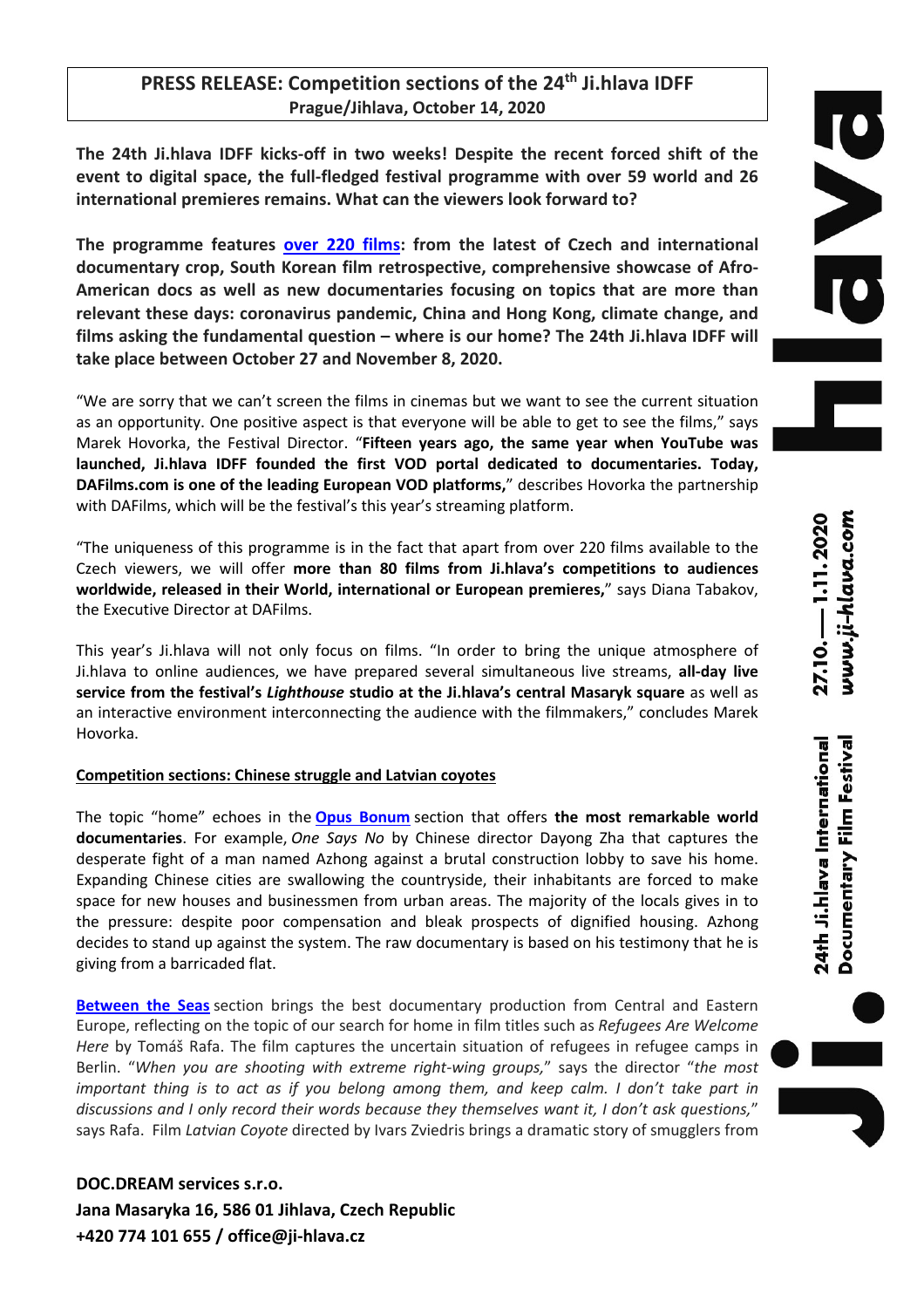the Latvian-Russian border, called coyotes. They are risking their freedom for a small reward, setting others free and wandering through endless swamp woods and villages full of abandoned and dilapidated houses.

The trauma of ethnic Germans in Eastern Europe is explored by the Serbian film, *Belonging* by director Tea Lukač. Their cohabitation with the local ethnicities ended during WWII when their German identity became a pretext for brutal violence. Only one tenth of them survived. Their concealed trauma gets to life in the memories of witnesses that all merge into the question of whether national identity implies the responsibility for acts conducted in its name. "*The issue of belonging is universal,*" says Lukač. "*It consists in the desire to define oneself in relation to others and at the same time it is a given fact that we didn't choose.*"

# **Film discoveries: Ji.hlava's First Lights**

The **First Lights section that each year discovers remarkable documentary debuts** will include the Portuguese film, *Ghosts: Long Way Home* directed by Tiaga Siopa. The filmmaker visits a house where his grandmother used to live and follows the traces of her life by contemplating on the objects that have been left. *Home of One's Own* by Lebanese director Ruba Atiyehse shows how an intimate self-therapeutic video-diary can help you overcome the feeling of alienation and find your own roots in a foreign country. The director herself lives in exile.

*Motherlands* by Italian director Gabriel Babsi relates a story of a man called Hervé who fled the war in Ivory Coast to Greece where he found a new home and a new job: living in a squatted apartment and working as a people smuggler. "What is morality when you don't have a choice?" asks the film's director. "What is ethical when you have no rights? Can we be judged? And if so, by whom?" A refugee from Syria who takes diligent care of his little garden at the outskirts of Remse in France and who would like to exchange his temporary asylum for a permanent home is the main protagonist of *Gevar's Land*. *A House* by French director Judith Auffray provides a raw account of how people living with autism learn to be at home. Duo of authors George Tiller and Maéva Ranaïvojaona is searching for a father who has long disappeared in Austrian-Madagascar film *Zaho Zay*. The film has been influenced by psychoanalysis and is composed of mesmerising images of Madagascar society ravaged by war, poverty, corruption and criminality.

# **Experimental sections: Catastrophe, collapse and magicians**

What else will be there to see? Certainly the experimental competition sections, **Fascinations** and **exprmntl.cz**. That will bring, among other films, the new title by French experimental filmmaker Jacques Perconte *– Before the Collapse of Mont Blanc*. It poses the question whether we are the last generation that will see snow on the mountain top. A profound physical experience comes in the form of a film experiment reviving George Romer's old horror classic *Night of the Living Dead* made by Israeli video-artist Guli Silberstein who reflects on the current anxiety of the first months of the covid pandemic. "The combination of video and digital image has helped me express my fear and paranoia associated with the covid pandemic," says Silberstein.

The section will also feature the best of Czech experimental cinema. Visual artist Lea Petříková will bring to Ji.hlava her new film *After the Magician* that references the work of French-Mexican surrealist Alice Rahon. In 1947 the filmmaker produced her first and last film called Les Magiciens; sadly, it got lost before its first screening. This has been the inspiration of the author's dream about a film that was never seen, about a meeting with an artist that has unfairly been almost forgotten. Zbyněk Baladrán will screen his film, *Catastrophe* that references a one-act play by Samuel Beckett dedicated to former Czechoslovak president Václav Havel in prison.

**DOC.DREAM services s.r.o. Jana Masaryka 16, 586 01 Jihlava, Czech Republic +420 774 101 655 / office@ji-hlava.cz**

www.ji-hlava.com 27.10. 1.11. 2020

24th Ji.hlava International Documentary Film Festival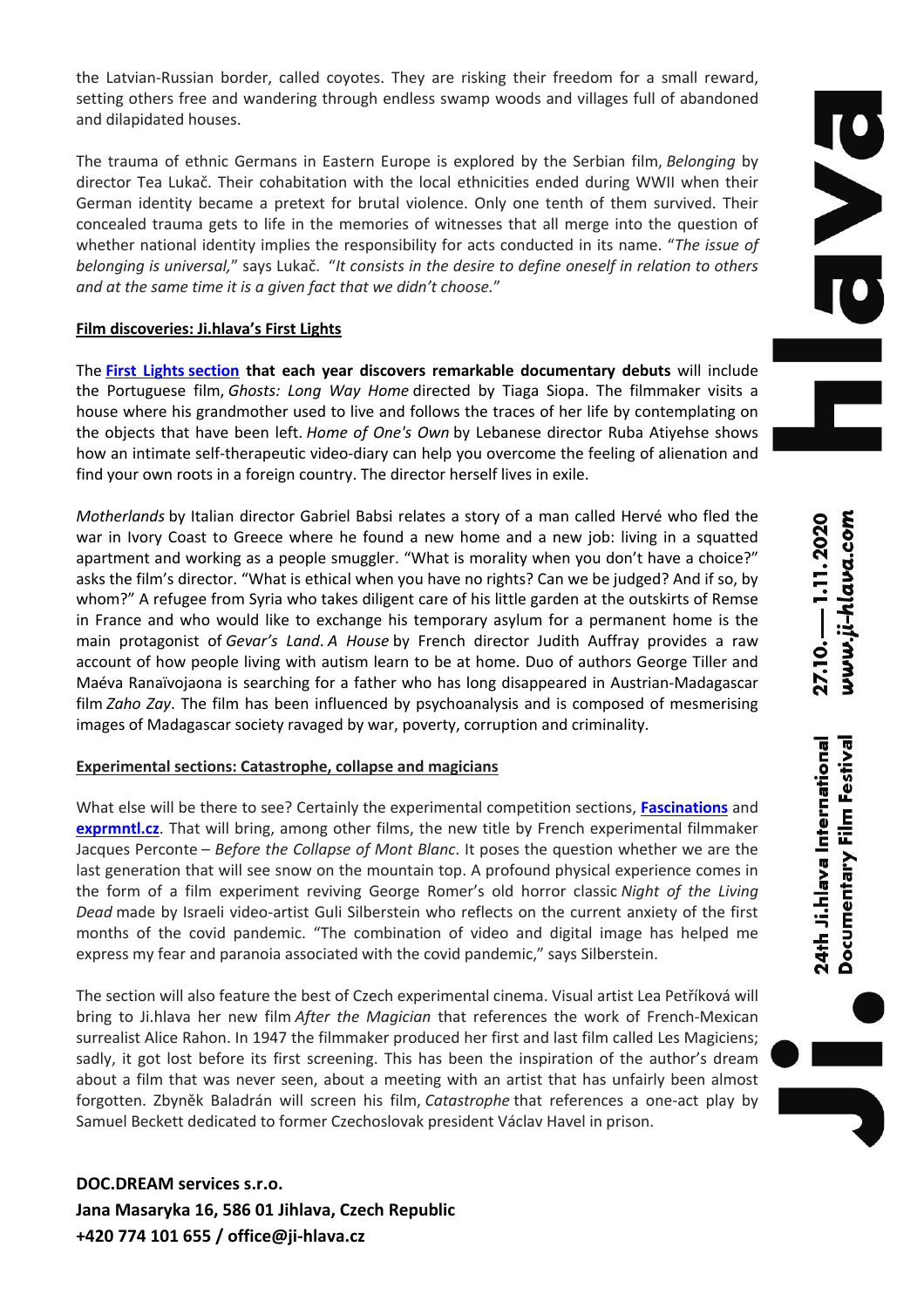#### **Czech Joy: Švankmajer and the Wolves**

**Czech Joy section, which presents the new Czech documentary works** will bring the premiere of *Wolves at the Borders* by director Martin Páv who captues the approach of locals to the wolves returning to the Broumov region. The film concentrates on the relationship of people and wild nature. "*To what extent are we willing to accommodate the unpredictability of the world that does not only belong to us?*" asks the director. The Czech competition will also feature three film portraits of filmmaker and world-renowned surrealist Jan Švankmajer and visual artist Jan Jedlička. Surrealist artist Jan Švankmajer is captured in the film *Alchemical Furnace* made by the duo of authors, Jan Daňhel and Adam Oľha. The film is trying to identify Švankmajer's creative methods and his sources of inspiration. "*Our aim was to create a formally independent film that will not imitate Švankmajer's signature style,*" says Adam Oľha. The film titled *Jan Jedlička: Traces of a Landscape* directed by Petr Záruba portrays the figure of Jan Jedlička, visual artist, photographer and experimental filmmaker who emigrated to Switzerland because of the political situation in Czechoslovakia in 1968. Among the other films showcased in the Czech Joy section will be film essay *White on White* by Viera Čákanyová. During her stay in the Antarctic, the author was chatting with artificial intelligence, discussing topics related to cinema, art and the meaning of life. The duo of directors Vít Klusák and Filip Remunda will present an international premiere of their most recent film *Once Upon a Time in Poland*.

## **Short Joy: viewers will decide the winner**

Before the online start of the festival, the viewers will be treated to a preview of festival films from the Short Joy section. **All nominated short docs shown in their world or international premiere will be available for free at DAFilms.com starting already on October 19**. The viewers will be voting via dafilms.com portal until October 29 and the winner of the DAFilms Audience Award will be given online distribution and promotional services in the amount of 3 000 EUR. All of the participants in the vote will have the chance to win an annual subscription to DAFilms.com and other benefits. The Short Joy films will then be presented also as part of the online festival programme at www.ji-hlava.com until November 8.

#### **100 years of South Korean documentary**

The non-competition section Transparent Landscape that annually showcases the cinema production from one selected country will this year focus on South Korea. **The comprehensive showcase will start with films from 1920s that capture the boom of Korean cities and industries until the films from recent decades.** In 1988, Dongwon Kim made *Sanggye-dong Olympic* following the preparations of the Summer Olympics of 1988. At the time, Korean government kicked one hundred and sixty families out on the streets, tore down their houses in the slums of Sanggye-dong in Soul where they built luxury flats. The director spent three years with the families and witnessed their desperate struggle with the state authorities. The film initiated a new era of Korean social documentary. Another chilling documentary is *The Murmuring* directed by Byun Young-joo who describes the trauma of Korean women who served and sex slaves to Japanese soldiers in WWII. Viewers will have the chance to see the very first experimental film in the history of Korean cinema. The *Meaning of 1/24 Second* made by Ku-lim Kim. Its fast-paced collage is critical of the drastic urbanization of the city of Seoul.

#### **Black Cinema Matters**

"This year's topical section Black Cinema Matters is not intended as a superficial response to the Black Lives Matter movement, on the contrary – the current social turmoil prompted us to draw attention to the rich and inspiring tradition," says David Čeněk, the section's programme selector. "**The section introduces a radical change in the perspective of the Afro-American narrative**, which has long been dividing not only American public but is also bogged down with a lot of

**DOC.DREAM services s.r.o. Jana Masaryka 16, 586 01 Jihlava, Czech Republic +420 774 101 655 / office@ji-hlava.cz**

24th Ji.hlava International Documentary Film Festival